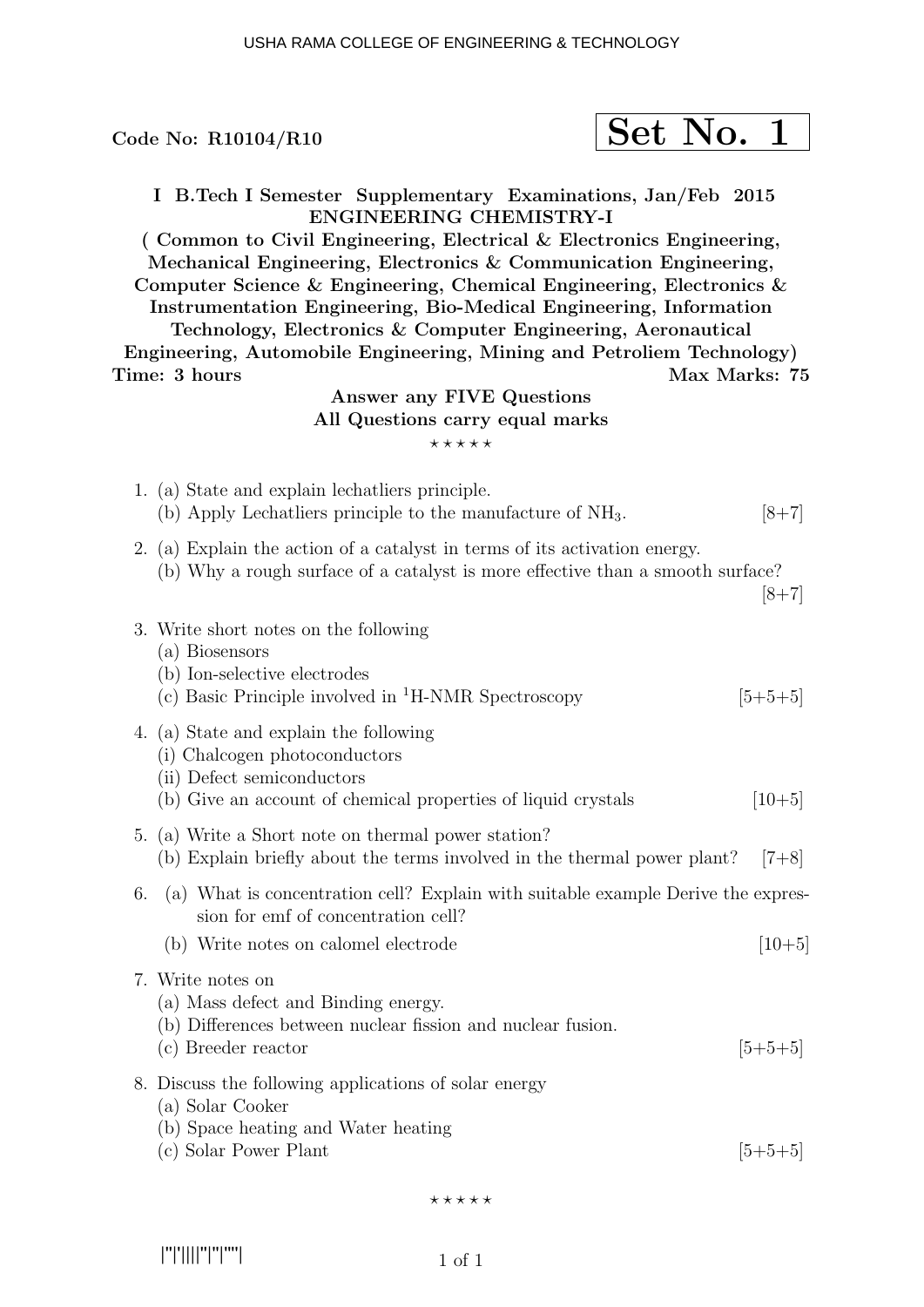Code No:  $R10104/R10$ 

|--|--|--|

I B.Tech I Semester Supplementary Examinations, Jan/Feb 2015 ENGINEERING CHEMISTRY-I

( Common to Civil Engineering, Electrical & Electronics Engineering, Mechanical Engineering, Electronics & Communication Engineering, Computer Science & Engineering, Chemical Engineering, Electronics & Instrumentation Engineering, Bio-Medical Engineering, Information

Technology, Electronics & Computer Engineering, Aeronautical Engineering, Automobile Engineering, Mining and Petroliem Technology) Time: 3 hours Max Marks: 75

## Answer any FIVE Questions All Questions carry equal marks  $***$ \*\*

- 1. (a) Explain the terms solubility product and common ion effect.
	- (b) What are the applications of solubility product ?  $[8+7]$
- 2. (a) What are enzyme Catalyzed reactions? Explain with examples.
	- (b) Write a short note on promoters and inhibitors.  $[8+7]$
- 3. (a) Explain the theory of preparation, manufacturing of electrode and interferences in the determination of Nitrate ion
	- (b) What are the engineering applications of sensors and bio sensors?  $[9+6]$
- 4. (a) What are the chemical materials used to prepare storage devices? Explain the working mechanism of CD
	- (b) Explain the role of thermo tropic, lyotropic liquid in engineering applications  $[10+5]$
- 5. (a) Write short notes on (i) characteristics of a good fuel. (ii) non conventional energy sources
	- (b) Discuss the classification of fuels. What is meant by calorific value of a sample of coal? Distinguish between gross and net calorific value [8+7]
- 6. (a) What is EMF. Write a note on Redox Reactions. (b) What are the differences between oxidation  $\&$  reduction half reactions? [7+8]
- 7. (a) Radioactive decay follows first order kinetics. Explain.
	- (b) What is half-life period? and decay constant?  $90\%$  of  $S^{31}$  is decayed in 8.66 seconds. Find the decay constant and half-life period of the radioactive substance.  $[8+7]$
- 8. Explain the following
	- (a) Acid rains
	- (b) Depletion of Ozone Layer
	- (c) Enhanced green house effect  $[5+5+5]$

 $***$ \*\*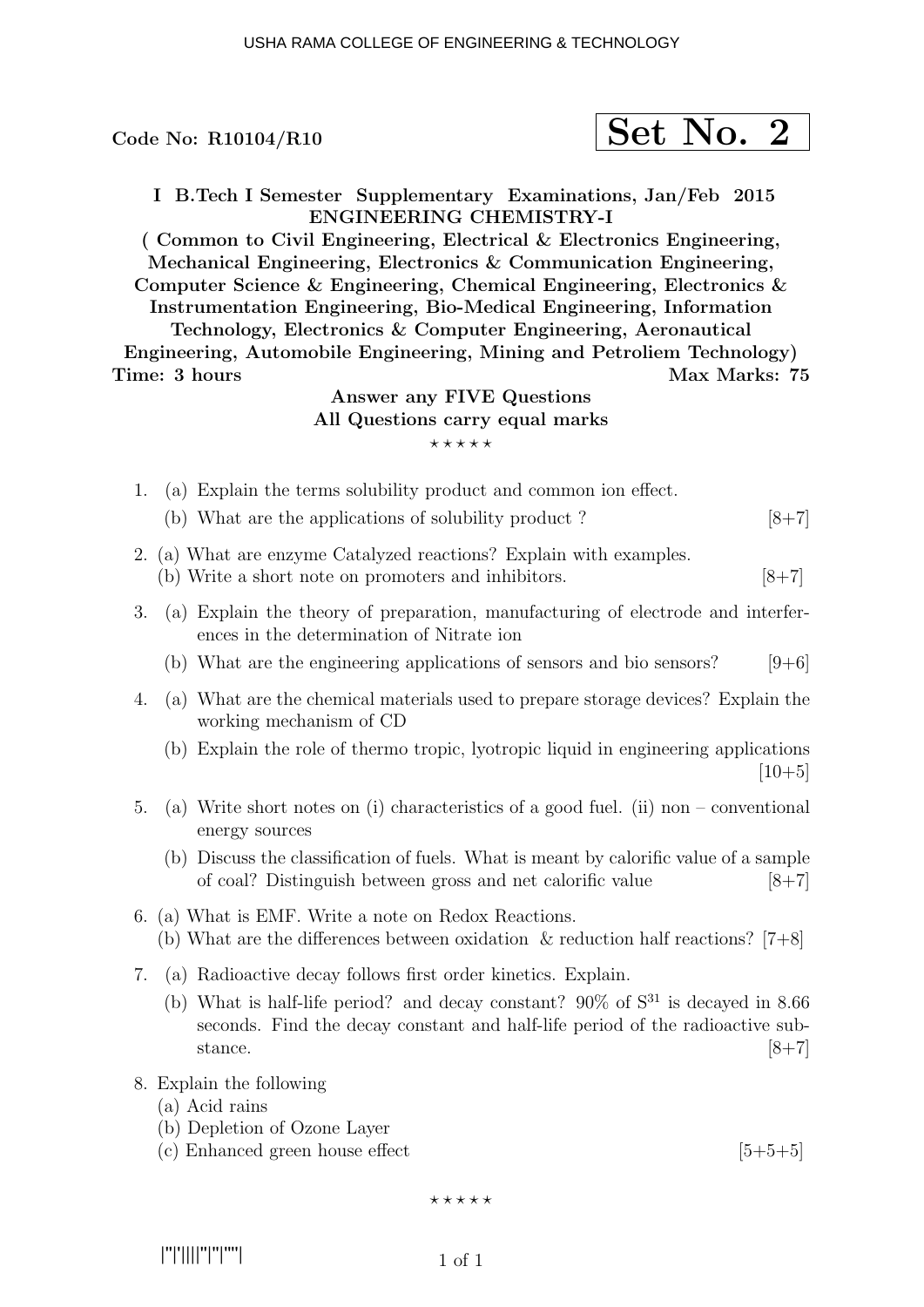|    | Code No: $R10104/R10$                                                                                                                                                                                                                                                                                                                                                                                                                                                                                                                                                                                                |  | Set No. 3     |           |  |
|----|----------------------------------------------------------------------------------------------------------------------------------------------------------------------------------------------------------------------------------------------------------------------------------------------------------------------------------------------------------------------------------------------------------------------------------------------------------------------------------------------------------------------------------------------------------------------------------------------------------------------|--|---------------|-----------|--|
|    | I B.Tech I Semester Supplementary Examinations, Jan/Feb 2015<br>ENGINEERING CHEMISTRY-I<br>(Common to Civil Engineering, Electrical & Electronics Engineering,<br>Mechanical Engineering, Electronics & Communication Engineering,<br>Computer Science & Engineering, Chemical Engineering, Electronics $\&$<br>Instrumentation Engineering, Bio-Medical Engineering, Information<br>Technology, Electronics & Computer Engineering, Aeronautical<br>Engineering, Automobile Engineering, Mining and Petroliem Technology)<br>Time: 3 hours<br>Answer any FIVE Questions<br>All Questions carry equal marks<br>***** |  | Max Marks: 75 |           |  |
|    | 1. (a) State and explain Lechatliers principle.<br>(b) Apply Lechatliers principle to the manufacture of Sulphuric Acid.                                                                                                                                                                                                                                                                                                                                                                                                                                                                                             |  |               | $[8+7]$   |  |
| 2. | (a) Define the term viscosity? What are its units?                                                                                                                                                                                                                                                                                                                                                                                                                                                                                                                                                                   |  |               |           |  |
|    | (b) Explain the various factors affecting viscosity?                                                                                                                                                                                                                                                                                                                                                                                                                                                                                                                                                                 |  |               | $[8+7]$   |  |
|    | 3. (a) Write any five important differences between photochemical and thermo chem-<br>ical reactions?<br>(b) Explain Fluorescence and Phosphorescence using Joblonski diagram.                                                                                                                                                                                                                                                                                                                                                                                                                                       |  |               | $[5+10]$  |  |
|    | 4. (a) What is the relation between Superconductivity and Critical temperature<br>(b) Briefly describe about CD and Pen drive.<br>(c) What are the important physical and chemical properties of liquid crystals?                                                                                                                                                                                                                                                                                                                                                                                                    |  |               | $[5+5+5]$ |  |
| 5. | (a) What are energy sources?<br>(b) Write a short note on<br>(i) Conventional energy sources<br>(ii) Non conventional energy sources                                                                                                                                                                                                                                                                                                                                                                                                                                                                                 |  |               | $[7+8]$   |  |
| 6. | (a) Write a notes on fuel cell                                                                                                                                                                                                                                                                                                                                                                                                                                                                                                                                                                                       |  |               |           |  |
|    | (b) Discuss the working principle of primary batteries?                                                                                                                                                                                                                                                                                                                                                                                                                                                                                                                                                              |  |               | $[7+8]$   |  |
| 7. | (a) Energy is released in nuclear fission as well as in nuclear fusion. Explain why?<br>(b) How nuclear fuel is enriched in Breeder reactor?<br>$[8+7]$                                                                                                                                                                                                                                                                                                                                                                                                                                                              |  |               |           |  |
| 8. | (a) What is solar energy? How is it harnessed?                                                                                                                                                                                                                                                                                                                                                                                                                                                                                                                                                                       |  |               |           |  |
|    | How can solar energy can be converted into electricity?<br>(b)                                                                                                                                                                                                                                                                                                                                                                                                                                                                                                                                                       |  |               | $7+8$     |  |

 $***$ \*\*